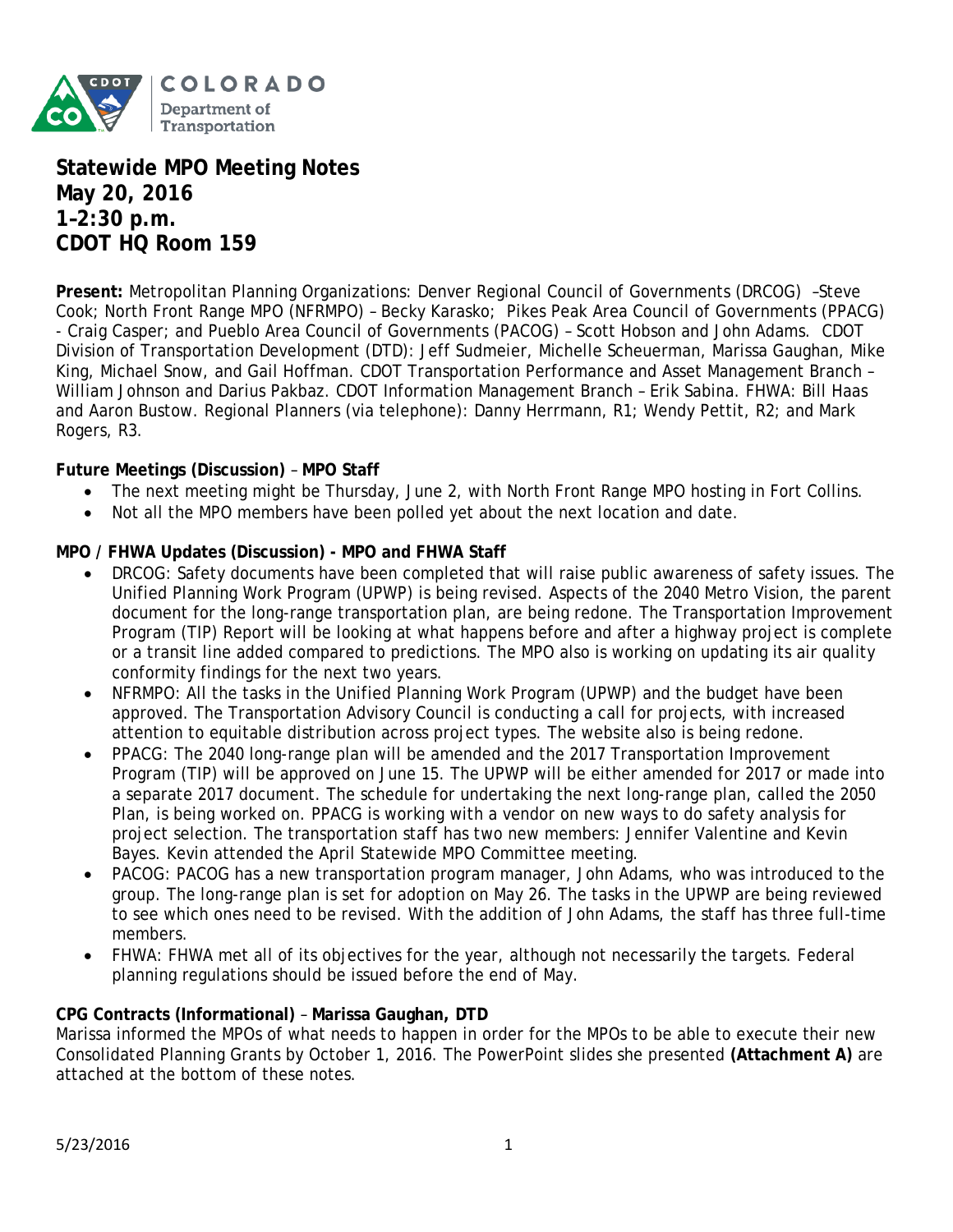# Timeline

The following timeline was proposed in order to meet an October 1 contract execution date:

- June: The revised UPWPs should be submitted in early June; the statements of work for the major tasks can wait until the end of June. If the MPO boards haven't adopted the UPWPs, the MPOs will submit a full UPWP in July or when adopted, but will still submit the statements of work in June so that CDOT can create the project and begin the budgeting process
- June/July: DTD creates projects in SAP and attaches the MPO statements of work
- July 15: DTD advance-budgets projects for the MPOs and FHWA approves budgeting the project
- July 31: DTD creates shopping carts in SAP
- August 31: CDOT Procurement sends out contracts for MPO signature
- Sept. 15: CDOT asks the MPOs to return signed contracts to CDOT by this date
- Sept. 30 or before: Federal Highway Administration (FHWA) and Federal Transit Administration (FTA) send letters to all MPOs approving their UPWPs for funding on Oct. 1
- October 1 Contracts are executed
- For FY 2018, the schedule should be moved up a month for each step.

### CPG Scope of Work

- Unlike the MPO UPWP, the MPO scope of work (SOW) should only show the funds that are to be contracted; the SOW should be based on the UPWP, but allow more flexibility. For instance, the actual amounts that are contracted often differ slightly from what was estimated in the UPWP.
- SOWs also allow CDOT to begin "advance budgeting" the projects so that contracts are executed sooner. Advance budgeting means CDOT uses state money to fund the MPO contracts until federal reimbursement funds become available. FHWA and FTA usually approve the UPWPs by the end of September; CDOT uses the SOW to begin the contracting process in June.

| <b>Funds Source</b>                   | <b>Federal</b> | Local     | <b>Total Funds</b> |
|---------------------------------------|----------------|-----------|--------------------|
| FY 2016-2017 OPG Contract             |                |           |                    |
| FY 2016 CPG                           | \$2,000,000    | \$415,750 | \$2,415,750        |
| <b>Contract Total</b>                 | \$2,000,000    | \$415,750 | \$2,415,750        |
| FY 2016-2017 CPG Contract Amendment 1 |                |           |                    |
| Carry-over from FY 2014-2015<br>CPG   | \$200,000      | \$41.575  | \$241575           |
| <b>Contract Amendment Total</b>       | \$200,000      | \$41,575  | \$241,575          |
| FY 2016-2017 CPG Contract Amendment 2 |                |           |                    |
| <b>FY 2017 CPG</b>                    | \$2,000,000    | \$415,750 | \$2,415,750        |
| <b>Contract Amendment Total</b>       | \$2,000,000    | \$415.750 | \$2,415,750        |
| <b>Total Contracted Funds</b>         | \$4,200,000    | \$873,075 | \$5,073,075        |

• The SOW should include a funding table such as depicted below:

- SOW funding tables do not need to include planning funds beyond what is being contracted nor a complex breakdown of funding by task.
- If FHWA and FTA don't approve the MPO UPWP by Oct. 1, the MPO will not be eligible for reimbursement for planning activities under the contract until the UPWP has been federally approved. Changes made to the UPWP that affect the SOW will require the MPO to submit a revised SOW.

## In-Kind

• In-kind contributions of staff, materials, or other items that are intended to be used toward the local match must receive FHWA/FTA approval by the end of May for FY 2016-2017.